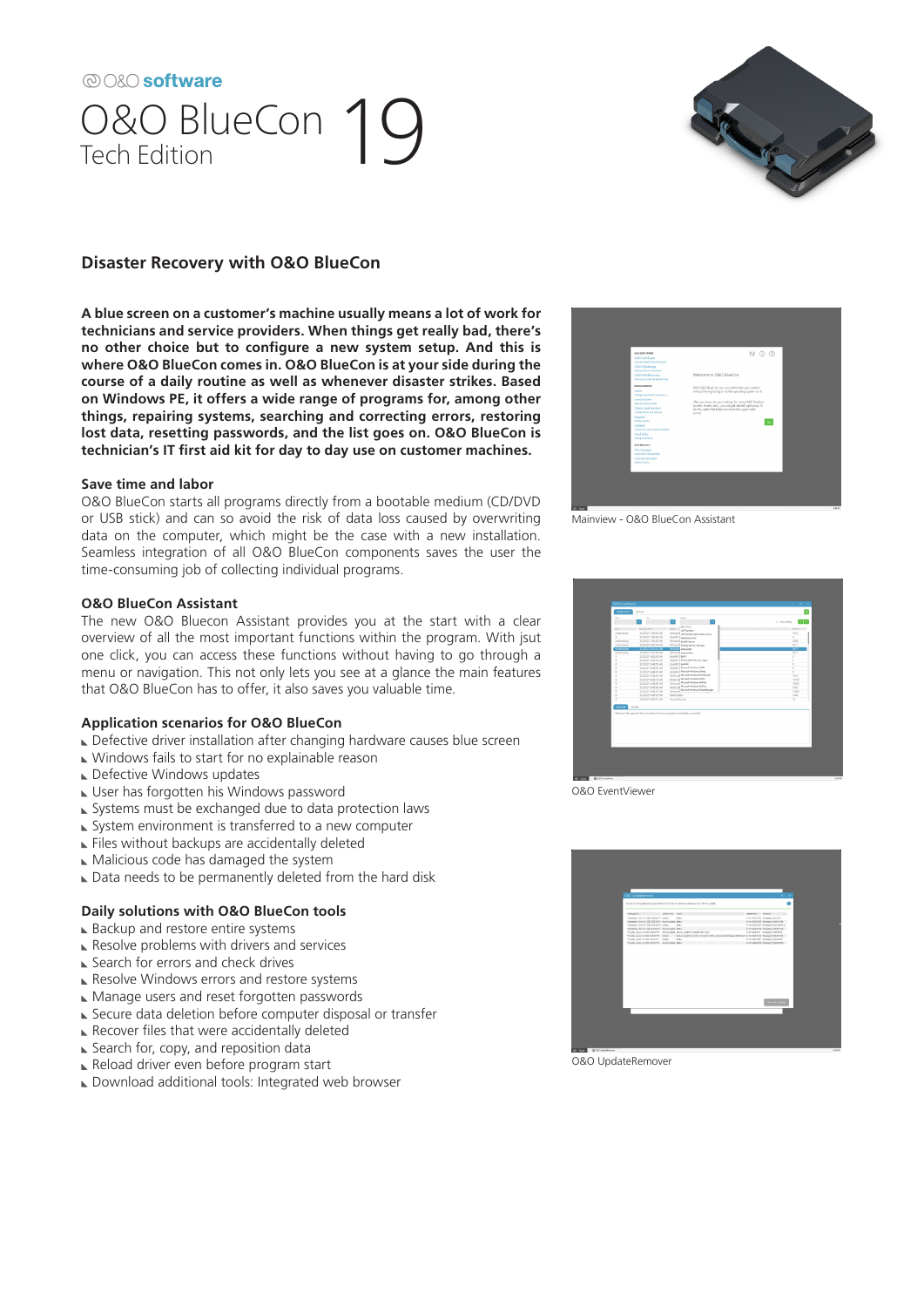# 20080 software O&O BlueCon 19





O&O FileExplorer



Load Driver



O&O UserManager

### **Start directly from bootable disk**

All O&O BlueCon programs and features can be run directly from the O&O BlueCon bootable medium without any installation – even if Windows is defective or no longer able to start. Thanks to an intuitive user interface, the integrated tools are extremely easy to use and require little time for learning how to use them. The O&O BlueCon bootable medium has also been optimized for Windows 10 and Server 2019.

### **Backup and restore data available in Plus-Edition: O&O DiskImage**

O&O DiskImage will let you create images of drives or file backups quickly and easily. Restoration of system images onto computers with different hardware is also possible.

### **Professional data restoration: O&O DiskRecovery**

The new O&O DiskRecovery finds and reconstructs files that were accidentally deleted or lost as a result of software error. O&O DiskRecovery searches for lost data through every sector of the hard disk, memory card, or USB stick.

### **Easy hard disk management: O&O PartitionManager**

O&O PartitionManager will let you create, delete, extend and shrink partitions. It will also allow you to change the size of a system partition and rearrange files to save space on them.

### **Permanently delete data: O&O SafeErase**

The user-friendly O&O SafeErase Wizard helps you delete sensitive data and entire drives so securely, it prevents the data from ever being recovered again. Not even with specialized software. Thanks to the five different deletion methods, data can be overwritten up to 35 times.

### **Access a computer without an administrator password**

The O&O BlueCon UserManager gives you access to all registered users. You can, for example, change forgotten passwords in just a few clicks so that a user can quickly login with a new password.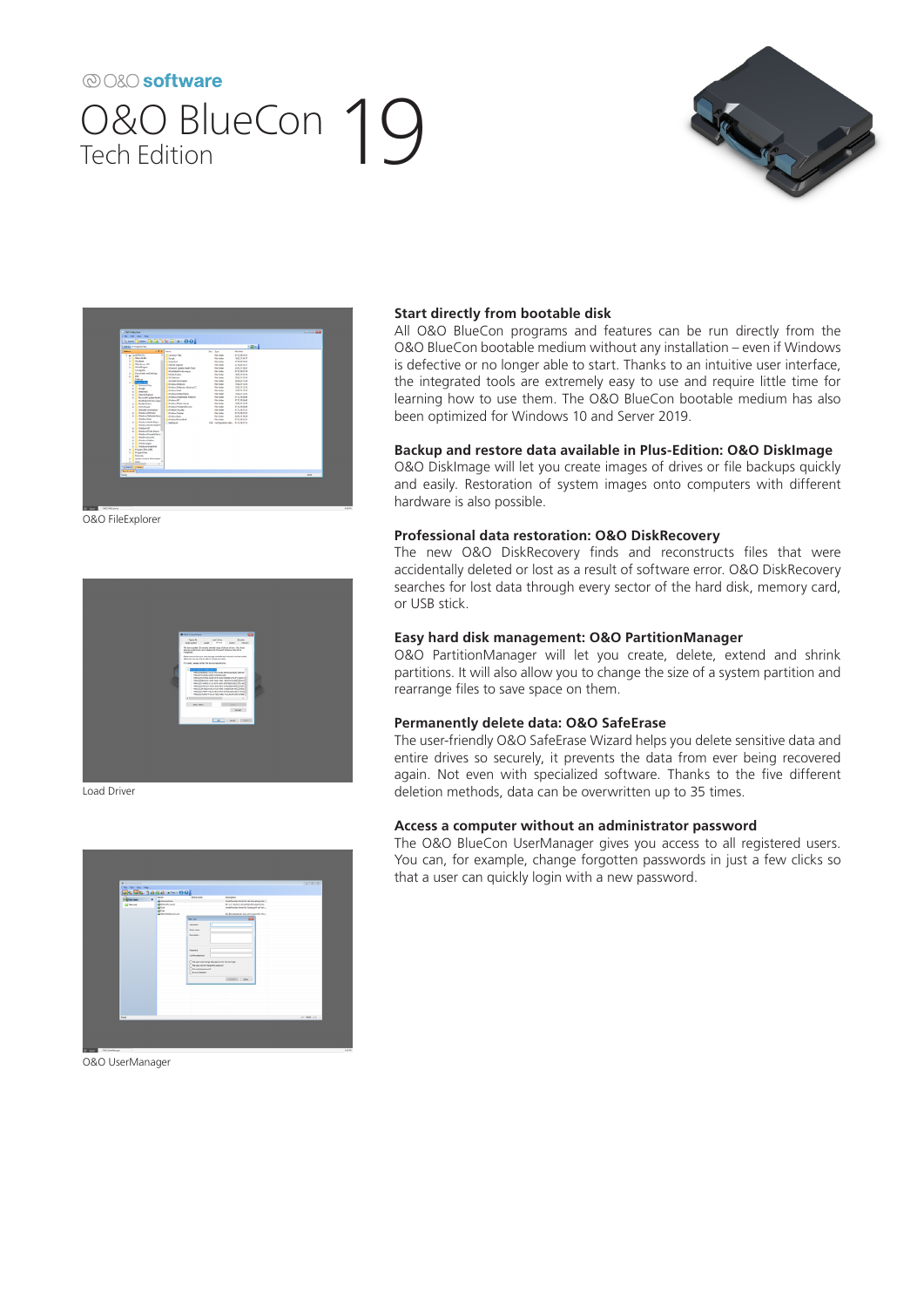# ® O&O software O&O BlueCon 19



### **Create a PXE Boot medium from BuildPE**

In a Microsoft network environment, clients can now be started over a network – no DVD or USB stick is required. Using the PXE boot medium created within O&O BlueCon, customers can now boot a computer over their networks from a remote machine, rather than having to use a local medium such as a hard disk, CD, DVD or USB stick. The medium created in O&O BlueCon can be held on a central server and then activated for certain computers when needed, without this boot medium having to be physically available. The PXE server required to do this (Windows Deployment Service) is available in a Microsoft Domain or can be installed.

### **Backup data from defective Windows systems**

Copy your data from defective systems onto external disks. You can access data on your system without having to overwrite it  $-$  this gives you the security of knowing that no data will be lost. By using the O&O BlueCon FileExplorer, you'll be able to access all files and folders.

### **Edit the registry**

The registry is the central depot where all system and user settings are stored. Errors in the registry can prevent your system from functioning correctly. False parameters for drivers and services can also lead to very serious problems. O&O BlueCon allows you to easily change or correct entries in the Windows.

## **Integration into the Windows Recovery Environment**

O&O BlueCon is integrated into the Windows operating system so that it can be started from the Windows rescue environment, with all additional drivers included. O&O BlueCon is therefore the complete toolbox for emergencies and ready for use at any time!

#### **Remove/uninstall Windows updates: O&O UpdateRemover**

With this new function you can remove/uninstall updates that were installed by Windows. The O&O UpdateRemover offers much more than the in-built Windows function. This only shows and removes the "last update", whereas the O&O UpdateRemover is more detailed with a full list of updates installed and available for removal. It is also still available even if the Windows rescue environment no longer starts!

#### **Multiple Editions**

O&O BlueCon is available in four different Editions: Admin, Admin Plus, Tech Edition, and Tech Plus. The versions differ in their functionality as well as in their licensing conditions.

The Admin Edition is licensed to a person, i.e. is licensed per administrator and may be used on all company computers. The O&O BlueCon Admin Edition Plus includes O&O DiskImage for backing up and restoring systems as well as data.

The Tech Edition is autorized for use by service providers in all sectors of their activity. It is licensed to a technician who may then use O&O BlueCon for servicing any number of computers. The O&O BlueCon Tech Edition Plus includes O&O DiskImage for backing up and restoring systems as well as data.



O&O DiskImage



O&O DiskRecovery



O&O SafeErase